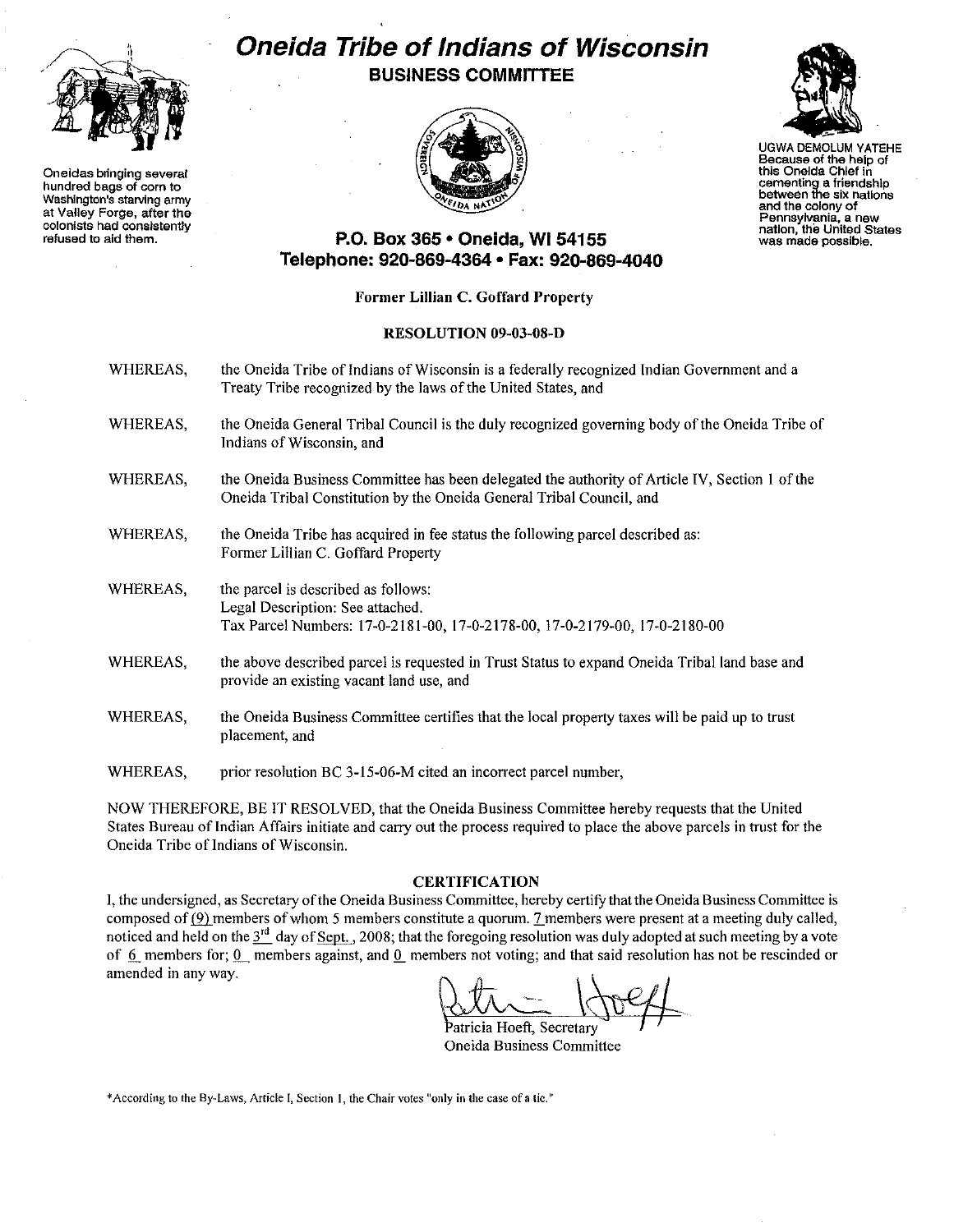(Former Lillian C. Goffard Property)

Part of Claim 126, Township 23 North, Range 19 East of the Fourth Principal Meridian, Town of Oneida, Outagamie County, Wisconsin, being the lands described in Volume 920 of Records on Pages 341-342 as follows:

All that part of Claim 126, in Township 23 North, Range 19 East of the Fourth Principal Meridian, Town of Oneida, Outagamie County, Wisconsin, more particularly described as follows:

Beginning at a stake in the center of Duck Creek in the Southeast comer of Claim 126 in Township 23 North, Range 19 East of the Fourth Principal Meridian; Thence Northwest along the South line of said Claim to the Southeast corner ofClaim 127; thence Northeast along the line to the Northeast corner of Claim 127; thence Southeast on a line running parallel with the South line ofClaim 126 to a stake in the center of Duck Creek; thence Southwest along the center line of Duck Creek to the place of beginning. Containing 10 acres more or less.

#### AND

All that part of Claim 126, in Township 23 North, Range 19 East of the Fourth Principal Meridian, Town of Oneida, Outagamie County, Wisconsin, more particularly described as follows: The East 7.65 acres ofthe West 19.68 acres and a parcel described as commencing at the Northeast corner of Claim 127 and thence running  $S65^{\circ}E33$  feet, which is the place of beginning; Thence continuing S65°E 910 feet to the center of Duck Creek; thence follow the centerline of Duck Creek running N20.5"E 500 feet; thence N39°E 128.5 feet to the Northeast corner of Claim 126; thence N64°W 1015 feet; thence  $S22<sup>°</sup>W 633.5$  feet to the place of beginning and containing 15.32 acres more or less; and all of the foregoing described property being part of Claim 126 in Township 23 North, Range 19 East of the Fourth Principal Meridian, less and excepting therefrom the following described parcel of land: that part of said Claim 126, Township 23 North, Range 19 East of the Fourth Principal Meridian described as commencing at the Northeast corner of Claim 127; thence S65°0'E 33 feet; thence N26°56' E 488.50 feet to the point of beginning of this description; thence continuing N26°56'E 145 feet to the Northerly line of Claim 126; thence S65°0'E 301 feet along the Northerly line of Claim 126; thence S26"56'W 145 feet; thence N65°0'W 301 feet parallel with the Northerly line of Claim 126 to the point of beginning. Said excepted parcel containing I acre, more or less.

EXCEPTING THEREFROM the following described parcels:

I) Parcel described in Jacket 7496, Image 6, Outagamie County Records;

2) Parcel described in Jacket 5228, Image 23, Outagamie County Records

3) A parcel ofland being part of Claim 126, Township 23 North, Range 19 East ofthe Fourth Principal Meridian, Town of Oneida, Outagamie County, Wisconsin, bounded and described as follows: Commencing at the Northeast corner of Claim 127; thence S65°29'14"E 33.00 feet on the extension ofthe North line of said Claim 127; thence N25°52'53"E 176.50 feet to the point of beginning: Thence continuing N25 $\degree$ 52'53"E 150.00 feet; thence S60 $\degree$ 00'30"E 291.06 feet; thence S25 $\degree$ 52'53"W 150.00 feet; thence N60°00'30"W 291.06 feet to the point of beginning. Said Parcel contains 1.002 acres of land more or less. Subject to and with benefit of all easements and restrictions of record. 4) A parcel ofland being part ofClaim 126, Township 23 North, Range 19 East ofthe Fourth Principal Meridian, Town of Oneida, Outagamie County, Wisconsin, bounded and described as follows: Commencing at the Northeast corner of Claim 127; thence N65°29'14"W 464.14 feet along the North line of said Claim 127; thence N31 $^{\circ}$ 24'23"E 348.51 feet to the point of beginning; thence continuing N31 °24'23"E 4.18 feet; thence S65°31'27"E 151.10 feet; thence S31 °24'23"E 5.57 feet; thence N 65°00'00"W 150.94 feet to the point of beginning. Said parcel contains 0.0168 acres ofland more or less. Subject to easements and restrictions of record.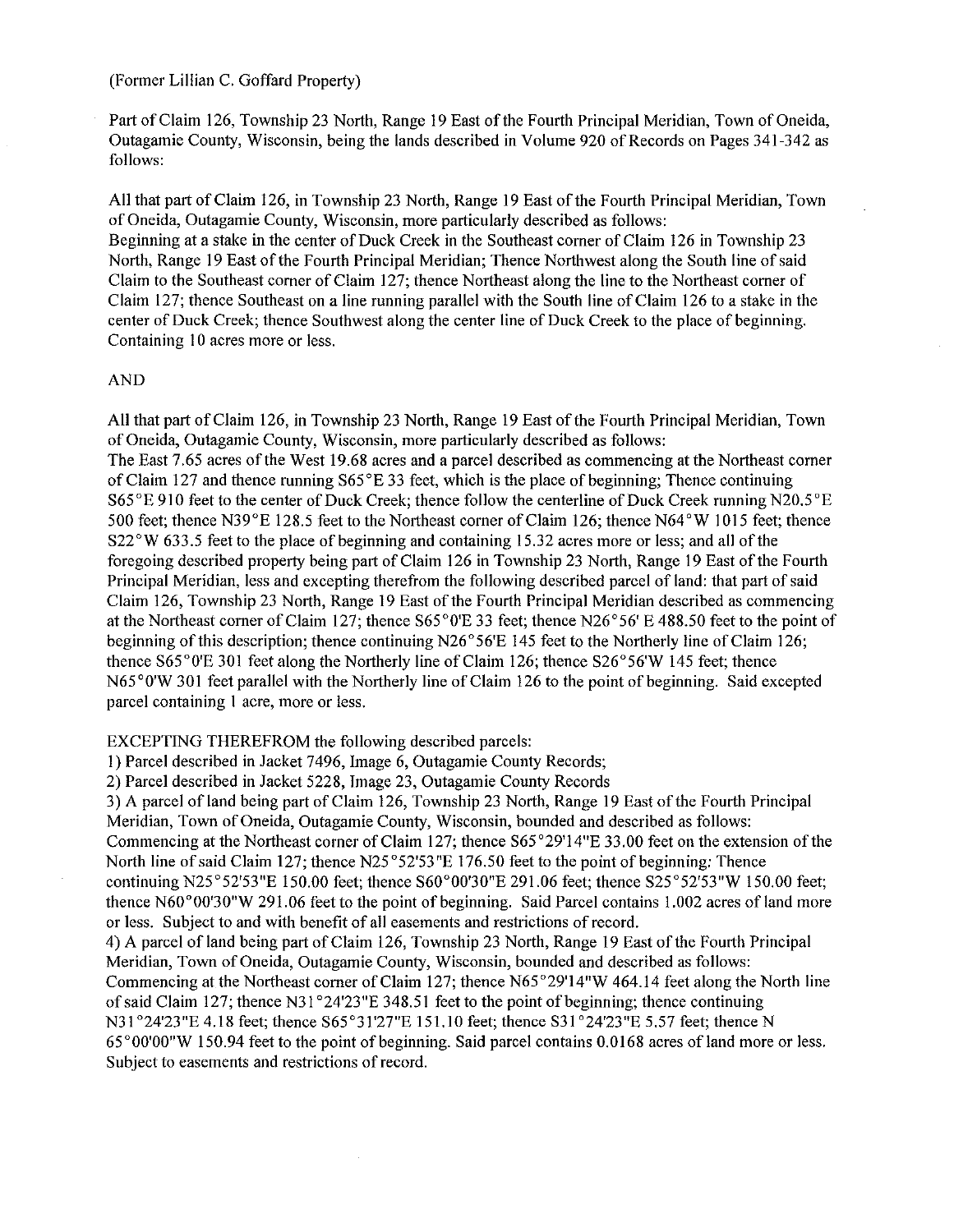| Document Number |  |
|-----------------|--|
|                 |  |

#### **WARRANTY DEED**

This Deed, made between the Oneida Tribe of Indians of Wisconsin, Grantor, and the United States of America in Trust for the Oneida Tribe **ofIndians of Wisconsin, Grantee. Grantor, for a valuable consideration,** conveys and warrants to Grantee the following described real estate in Outagamie County, State of Wisconsin:

(See attached legal description of former Lillian C. Goffard Property)

**This conveyance is made pursuant to the Indian Reorganization Act of** 1934 (48 Stat. 984)

This property not subject to ILHR 67 Rental Weatherization Standards per Exclusion Code W-7, W-I 1.

Grantor warrants that the title to the Property is good, indefeasible in fee simple and free and clear of encumbrances excepts highway rights of way **and easements** of record.

day of  $Ochber$ , 2008. Dated this

hard G. Hill, Oneida Tribal Chairman

 $P$ cth $=$  $VU^2$ \_\_

\* Patricia Hoeft, Oneida Tribal Secrétary

#### ACKNOWLEDGMENT

STATE OF WISCONSIN )

 $\bigwedge_{f \in \mathcal{F} \cap \mathcal{S}} f$  iss. County of  $\mathcal{U}$ *JQQUNLC* 

Personally came before me this  $\frac{3}{\sqrt{2}}$  day of  $\frac{\ell\ell\ell}{\ell\ell}$ the above named Richard G. Hill and Patricia Hoeft to me known **to be the person(s)who executed the foregoing instrument and acknowledged the same.**

c7fw;<- *U.vE?* Lisa Summars

**Notary Public, State of Wisconsin. My Commission is permanent.** (If not, state expiration date: *-rrvu. it>* --Bf)JL) *o*

| THIS INSTRUMENT WAS DRAFTED BY: |  |  |
|---------------------------------|--|--|

**Rebecca M. Webster, StaffAttorney**

**Recording Area**

Name and Return Address: **Oneida Tribe** of Indians of Wiseonsin **Land Management Division Director P. O. Box 365 Oneida, WI** 54155~0365

#### **17-0-2181-00.17-0-2178-00,17-0-2179-00, 17-0-2180-00**

**Parcel Identification Number(PIN) This is homestead property.**

\*Midwest **Regional Director**

Approved in accordance with authority delegated at 209 DM 8, 230 DM 1,3 lAM 4

United States Department of the Interior Bureau of Indian Affairs Midwest Regional Office One Federal Drive, Room 550 Fort Snelling, MN 55111